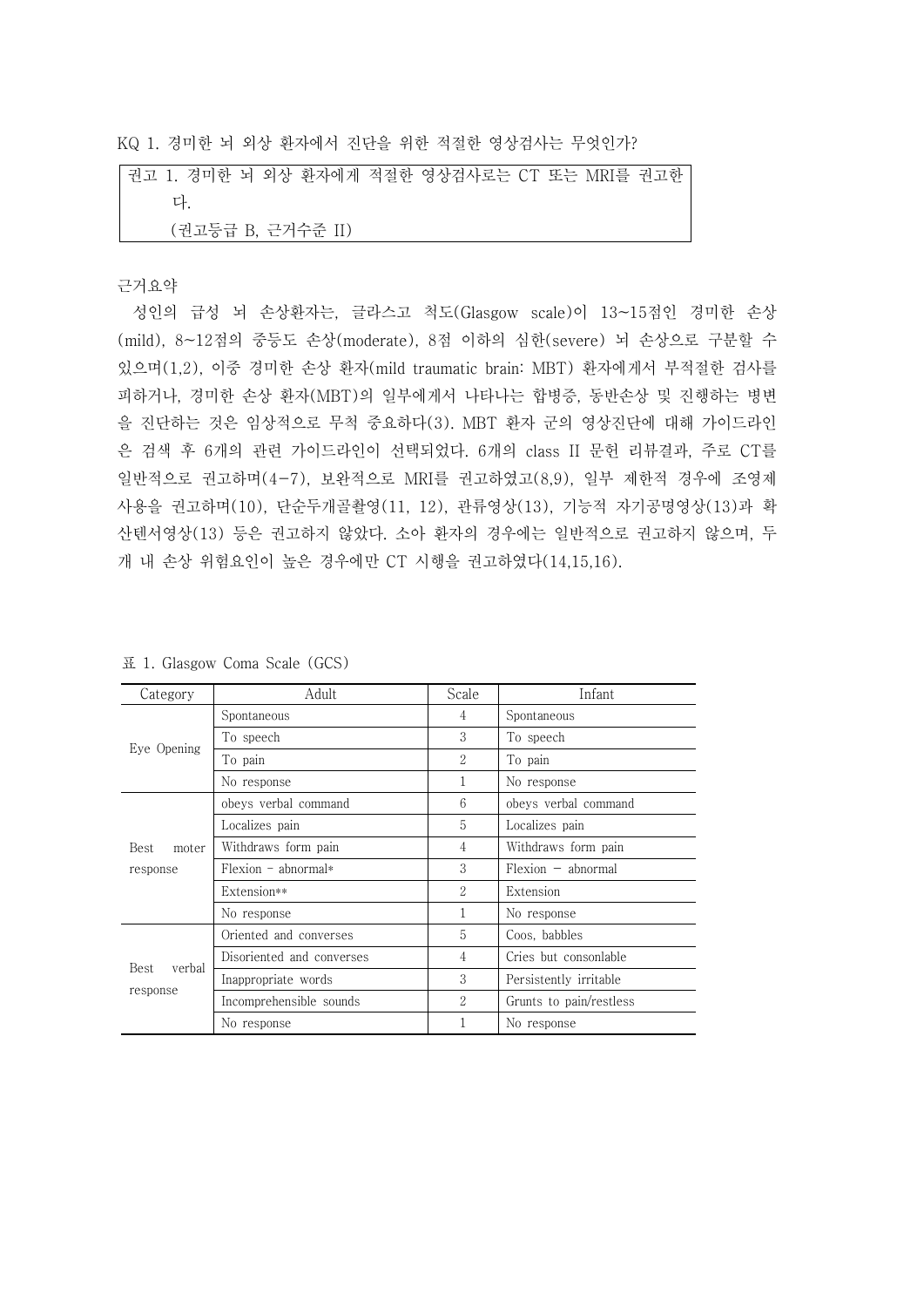|                                | 분류                                          | 분류항목                                                 | Immediate head CT 지표 |  |
|--------------------------------|---------------------------------------------|------------------------------------------------------|----------------------|--|
| Mild                           |                                             | Hospital admission                                   |                      |  |
|                                |                                             | $GCS = 13 - 15$                                      |                      |  |
|                                |                                             | Loss of consciousness if present 30 min or less      |                      |  |
| 1<br>분류<br>$\overline{2}$<br>3 | $GCS = 15$                                  |                                                      |                      |  |
|                                | No risk factors or only 1 minor risk factor | N <sub>0</sub>                                       |                      |  |
|                                | present (CHIP rule)                         |                                                      |                      |  |
|                                | Head injury, no traumatic barin injury      |                                                      |                      |  |
|                                |                                             | $GCS = 15$                                           |                      |  |
|                                |                                             | With risk factor: $>=1$ major risk factor(s) or $>=$ | Yes                  |  |
|                                |                                             | 2 minor risk factor (CHIP rule)                      |                      |  |
|                                |                                             | $GCS = 13-14$                                        | Yes                  |  |
| Moderate                       |                                             | $GCS=9-12$                                           | Yes                  |  |
| Severe                         |                                             | $GCS = 8$                                            | Yes                  |  |
| Critical                       |                                             | $GCS = 3-4$ , with loss of pupillary reactions and   | Yes                  |  |
|                                |                                             | absent or decelerate motor reactions                 |                      |  |

표 2. Classification of traumatic brain injury and indication for immediate head CT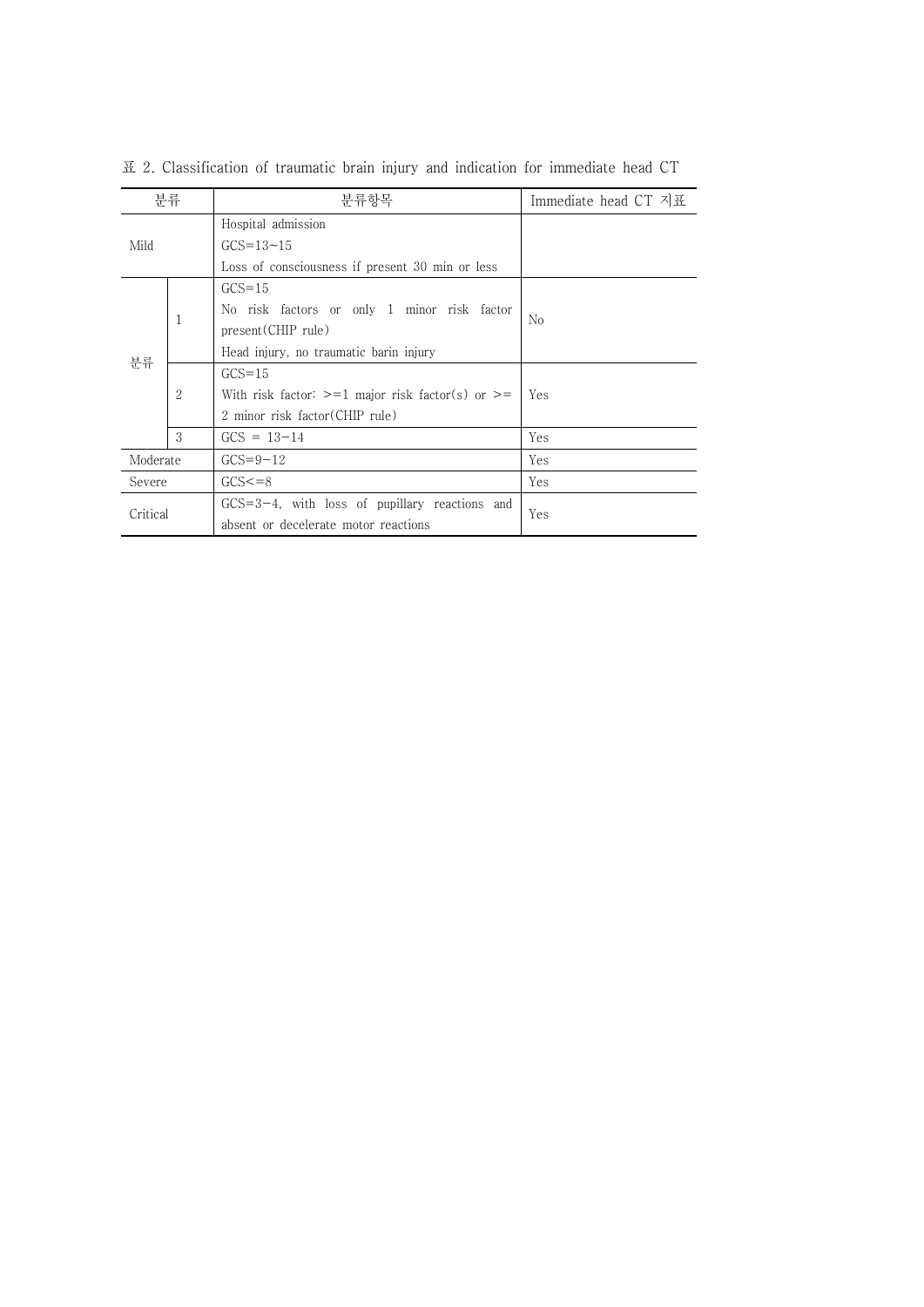## 표 3. 위험요인

| 분류          | 요인                                                                       |  |  |  |
|-------------|--------------------------------------------------------------------------|--|--|--|
| History     | Age                                                                      |  |  |  |
|             | Loss of consciousness                                                    |  |  |  |
|             | Headache                                                                 |  |  |  |
|             | Vomiting                                                                 |  |  |  |
|             | Post-traumatic seizure                                                   |  |  |  |
|             | <b>Dizziness</b>                                                         |  |  |  |
|             | Pre-traumatic seizure                                                    |  |  |  |
|             | Anticoagulation therapy                                                  |  |  |  |
|             | GCS score $\leq 15$                                                      |  |  |  |
|             | Suspicion of open or depressed skull fracture                            |  |  |  |
|             | Clinical signs of basal skull fracture                                   |  |  |  |
|             | Clinical signs of skull fracture                                         |  |  |  |
|             | Intoxication                                                             |  |  |  |
| Examination | Persistent anterograde amnesia                                           |  |  |  |
|             | Focal neurologic deficit                                                 |  |  |  |
|             | Retrograde amnesia                                                       |  |  |  |
|             | Contusion of the skull                                                   |  |  |  |
|             | Signs of facial fracture                                                 |  |  |  |
|             | Contusion of the face                                                    |  |  |  |
|             | GCS score deterioration                                                  |  |  |  |
|             | Prolonged PTA                                                            |  |  |  |
|             | Multiple injuries                                                        |  |  |  |
| Mechanism   | Dangerous mechanism (Dangerous mechanism in CHIP defined as ejected from |  |  |  |
|             | vehicle, pedestrian or cyclist versus vehicle)                           |  |  |  |
|             | High-energy trauma                                                       |  |  |  |
|             | Unclear trauma mechanism                                                 |  |  |  |

권고 고려사항

## 1. 이득과 위해

일반적으로 CT를 권고하나, 미만성 축삭손상(diffuse axonal injury)(17,18), 아급성 및 만성 시기의 뇌손상 평가, 지주막하 출혈 등을 목적으로 하는 경우에는 MRI를 권고하였고, 소아나 2 세 미만의 경우 CT는 방사선 피폭이나 의료비(cost)를 고려해야 한다.

- 2. 국내 수용성과 적용성(Acceptability and Applicability) 진료지침의 국내 수용성과 적용성은 평가결과 큰 무리가 없는 것으로 판단되었다. 수 용성과 적용성 평가표는 부록에 제시한다.<br>3. 검사별 방사선량
- 

뇌 CT, CT 뇌혈관 조영검사(Brain CT angiography)

단순두개골 촬영 <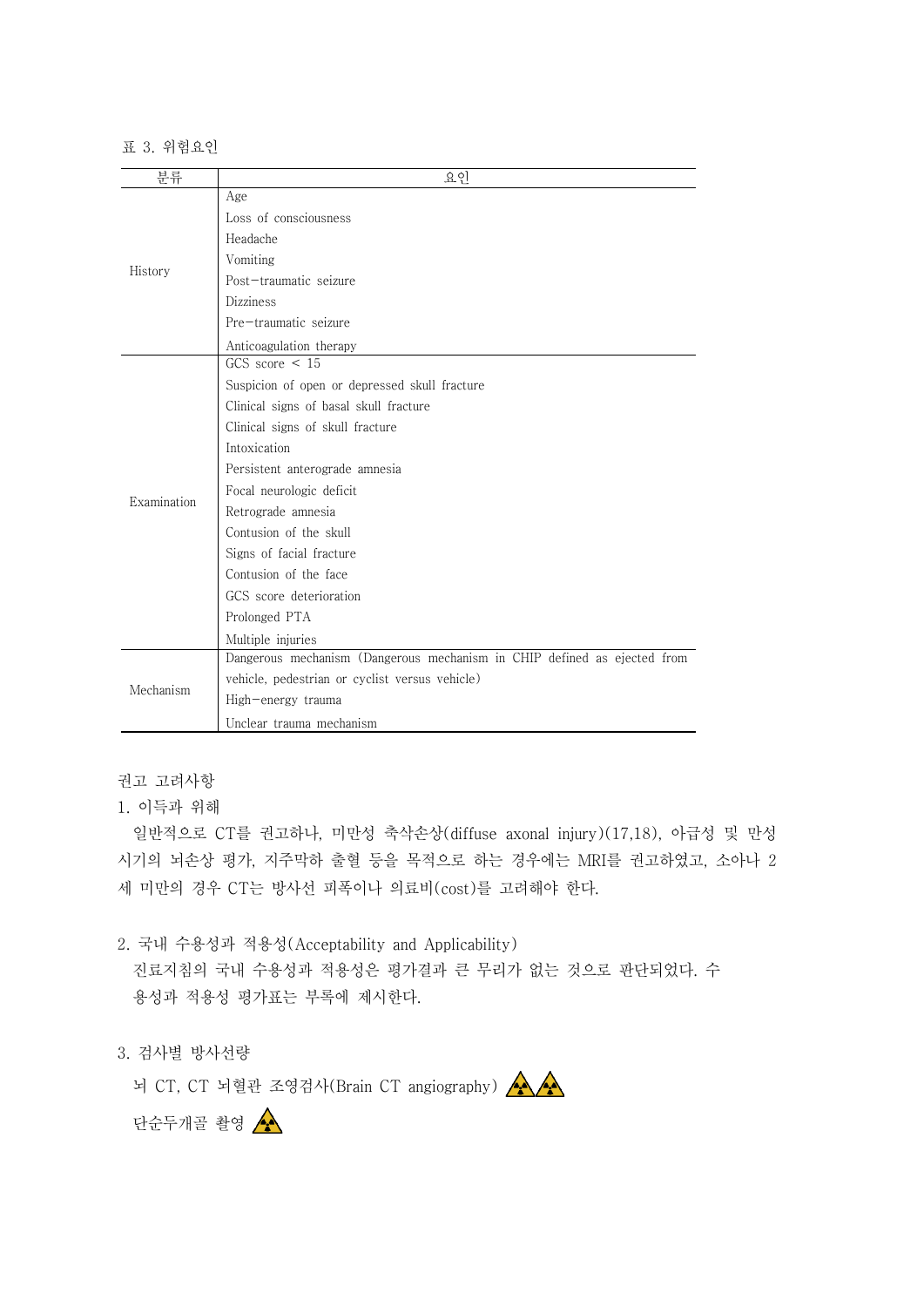뇌 MRI 0

참고문헌

- 1. National Institute for Health and Care Excellence. Head Injury: assessment and early managemen t. Clinical guideline. Available from: URL: http://nice.org.uk/guidance/cg176 . Accessed Jan 22, 20 14.
- 2. Vos PE, Alekseenko Y, Battistin L, Ehler E, Gerstenbrand F, Muresanu DF, Potapov A, Stepan C A, Traubner P, Vecsei L, von Wild K, European Federation of Neurological Societies. Mild traum atic brain injury. Eur J Neurol.  $2012;19(2):191-8$ .
- 3. Cassidy JD, Carroll LJ, Peloso PM, Borg J, von Holst H, Holm L, Kraus J, Coronado VG, Inciden ce, Risk Factors and Prevention of Mild Traumatic Brain Injury: Results of the WHO Collaboratin g Centre Task Force on Mild Traumatic Brain Injury. J Rehabil Med. 2004;43(Suppl):28-60.
- 4. Livingston DH, Loder PA, Hunt CD, Minimal Head Injury: Is Admission Necessary? Am Surg. 19  $91;57(1):14-7.$
- 5. Nagy KK, Joseph KT, Krosner SM, et al. The Utility of Head Computed Tomography After Mini mal Head Injury. J Trauma 1999;46(2):268-70.
- 6. Stein SC, O'Malley KF, Ross SE, Is Routine Computed Tomography Scanning Too Expensive for Mild Head Injury. Ann Emerg Med. 1991;20(12):1286-9.
- 7. Undén Ingebrigtsen T, Romner B; Scandinavian Neurotrauma Committee (SNC). Scandinavian Guid elines for Initial Management of Minimal, Mild and Moderate Head Injuries in Adults: an Evidenc e and Consensus-Based Update. BMC Med. 2013;25(11):50.
- 8. Kampfl A, Schmutzhard E, Franz G, et al. Prediction of Recovery from Post-Traumatic Vegetativ e State with Cerebral Magnetic-Resonance Imaging. Lancet 1998;351(9118):1763-7.
- 9. Ashikaga R, Araki Y, Ishida O, MRI of Head Injury Using FLAIR. Neuroradiology 1997;39(4):23  $9 - 42.$
- 10. Lang DA, Hadley DM, Teasdale GM, Macpherson P, Teasdale E, Gadolinium DTPA Enhanced M agnetic Resonance Imaging in Acute Head Injury. Acta Neurochir. (Wien) 1991;109(1-2):5-11.
- 11. Jagoda AS, Bazarian JJ, Bruns JJ Jr, Cantrill SV, Gean AD, Howard PK, Ghajar J, Riggio S, Wri ght DW, Wears RL, Bakshy A, Burgess P, Wald MM, Whitson RR, Clinical Policy: Neuroimaging and Decisionmaking in Adult Mild Traumatic Brain Injury in the Acute Setting. J Emerg Nurs. 20  $09;35(2):5-40.$
- 12. Stiell IG, Wells GA, Vandemheen K, et al. The Canadian CT Head Rule for Patients with Minor Head Injury. Lancet.
- 13. Ashikaga R, Araki Y, Ishida O, MRI of Head Injury Using FLAIR. Neuroradiology 2001;357(926  $6)$ :1391-6.
- 14. Dunning J, Patrick Daly J, Lomas JP, Lecky F, Batchelor J, Mackway‐Jones K, Derivation of the Children's Head Injury Algorithm for the Prediction of Important Clinical Events Decision Rule fo r Head Injury in Children. 2006;91(11):885-91.
- 15. Kuppermann N, Holmes JF, Dayan PS, Hoyle JD Jr, Atabaki SM, Holubkov R, Nadel FM, Monro e D, Stanley RM, Borgialli DA, Badawy MK, Schunk JE, Quayle KS, Mahajan P, Lichenstein R, L illis KA, Tunik MG, Jacobs ES, Callahan JM, Gorelick MH, Glass TF, Lee LK, Bachman MC, Coo per A, Powell EC, Gerardi MJ, Melville KA, Muizelaar JP, Wisner DH, Zuspan SJ, Dean JM, Wo otton-Gorges SL; Pediatric Emergency Care Applied Research Network (PECARN). Identification of Children at Very Low Risk of Clinically-Important Brain Injuries after Head Trauma: a Prosp ective Cohort Study. Lancet 2009;374(9696):1160-70.
- 16. Atabaki SM, Stiell IG, Bazarian JJ, Sadow KE, Vu TT, Camarca MA, Berns S, Chamberlain JM, A Clinical Decision Rule for Cranial Computed Tomography in Minor Pediatric Head Trauma. Arc h Pediatr Adolesc Med. 2008;162(5):439-45.